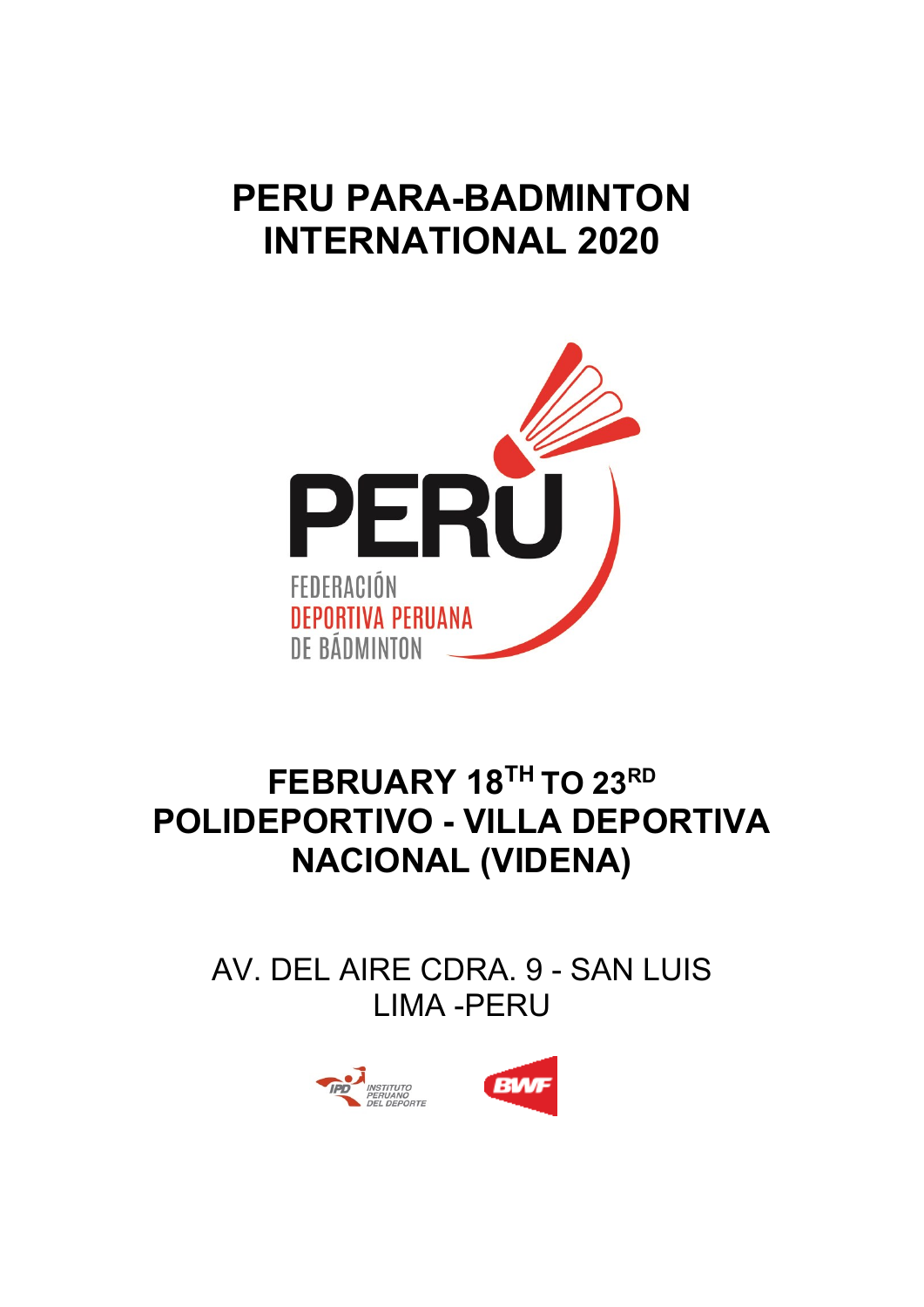### **Part I - Event Information**

| <b>Event Dates</b>                                                                                   | February 16th to 23rd, 2020                                                                                                                                                                                                                                                                                                                                                                                                                                                                                                                                                                                                                                                                                                                 |  |  |
|------------------------------------------------------------------------------------------------------|---------------------------------------------------------------------------------------------------------------------------------------------------------------------------------------------------------------------------------------------------------------------------------------------------------------------------------------------------------------------------------------------------------------------------------------------------------------------------------------------------------------------------------------------------------------------------------------------------------------------------------------------------------------------------------------------------------------------------------------------|--|--|
| <b>Competition Date</b>                                                                              | February 18th to 23rd, 2020                                                                                                                                                                                                                                                                                                                                                                                                                                                                                                                                                                                                                                                                                                                 |  |  |
| Sanctioning                                                                                          | <b>Badminton World Federation</b>                                                                                                                                                                                                                                                                                                                                                                                                                                                                                                                                                                                                                                                                                                           |  |  |
| Organiser                                                                                            | Federación Deportiva Peruana de Bádminton<br>Organiser:<br>Tour. Director:<br>Luis Pérez Pinelo<br>Telephone:<br>+51 996 655 979<br>Email:<br>unidadtecnicafdpb@hotmail.com                                                                                                                                                                                                                                                                                                                                                                                                                                                                                                                                                                 |  |  |
| <b>Competition Venue</b>                                                                             | Polidportivo Villa Deportiva Nacional (VIDENA),<br>Av del Aire Cdra. 9 - San Iuis - Lima Perú - https://goo.gl/maps/VrLduq96P239ueir7                                                                                                                                                                                                                                                                                                                                                                                                                                                                                                                                                                                                       |  |  |
| <b>Competition Courts</b>                                                                            | Maximum 8                                                                                                                                                                                                                                                                                                                                                                                                                                                                                                                                                                                                                                                                                                                                   |  |  |
| <b>Entries - Closing Date</b><br><b>Entries email address</b>                                        | Tuesday 7 January 2020 (11:59 PM Kuala Lumpur time)<br>entries@bwfbadminton.org<br>Entries will only be accepted on the Official Entry Form and from BWF Member<br>$\bullet$<br>Associations, Associate Members or Organisations recognised by the BWF.<br>All entries need to be submitted to the above email address. These entries will be<br>$\bullet$<br>received by the BWF appointed Technical Delegate (TD).<br>When submitting your entries, please ensure that you add the name of the event in<br>$\bullet$<br>the subject title of the email. Please ensure you received a confirmation email from<br>the TD that your entry has been accepted.<br>If this is not done, entries will not be accepted by the Technical Delegate. |  |  |
| <b>Classification form</b><br>submission date<br><b>Link to Forms</b><br><b>Classification Email</b> | Tuesday 7 January 2020 (11:59 PM Kuala Lumpur time)<br>http://bwfcorporate.com/para-badminton/classification/<br>classification@bwfbadminton.org<br>You must confirm with the Chief Classifier of your document submission. Failure to<br>submit classification forms by the date stated above may affect the entry of the player.<br>Forms must be submitted in PDF format.                                                                                                                                                                                                                                                                                                                                                                |  |  |
| <b>Referee</b>                                                                                       | <b>TBC</b>                                                                                                                                                                                                                                                                                                                                                                                                                                                                                                                                                                                                                                                                                                                                  |  |  |
| <b>Deputy Referee</b>                                                                                | <b>TBC</b>                                                                                                                                                                                                                                                                                                                                                                                                                                                                                                                                                                                                                                                                                                                                  |  |  |
| <b>Technical Delegate</b>                                                                            | <b>Stefan Fuerstenau (GER)</b>                                                                                                                                                                                                                                                                                                                                                                                                                                                                                                                                                                                                                                                                                                              |  |  |
| <b>Chief Classifier</b>                                                                              | Dr Shamsul Azhar Shah (MAS)                                                                                                                                                                                                                                                                                                                                                                                                                                                                                                                                                                                                                                                                                                                 |  |  |

|                 | <b>Wheelchair classes</b> |                                | <b>Standing classes</b>     |                                                                         |                     | <b>Short</b><br><b>Stature</b> |
|-----------------|---------------------------|--------------------------------|-----------------------------|-------------------------------------------------------------------------|---------------------|--------------------------------|
| <b>Events</b>   | <b>WH 1</b>               | <b>WH 2</b>                    | SL <sub>3</sub>             | SL <sub>4</sub>                                                         | <b>SU 5</b>         | SH <sub>6</sub>                |
| Men's Singles   | $\boxtimes$               | $\boxtimes$                    | $\boxtimes$                 | $\boxtimes$                                                             | $\boxtimes$         | $\boxtimes$                    |
| Women's Singles | $\boxtimes$               | $\boxtimes$                    | $\boxtimes$                 | ⊠                                                                       | $\boxtimes$         | $\boxtimes$                    |
| Men's Doubles   | $\odot$ $\leftarrow$      | $\rightarrow$ 0<br>$\boxtimes$ | $\circledcirc$ $\leftarrow$ | $\boxtimes$ $\rightarrow$ 2                                             | $O$ $\boxtimes$ $O$ | ⊠                              |
| Women's Doubles | $\circledcirc$            | $\rightarrow$ 0<br>⊠           |                             | $\boxtimes$ $\rightarrow$ $\circledcirc$<br>$\circledcirc$ $\leftarrow$ |                     | $\boxtimes$                    |
| Mixed Doubles   | (1)<br>⋉                  | (1)<br>$\rightarrow$           |                             | $\rightarrow$ $\circledcirc$<br>$\bowtie$<br>$(4) \leftarrow$           |                     | $\boxtimes$                    |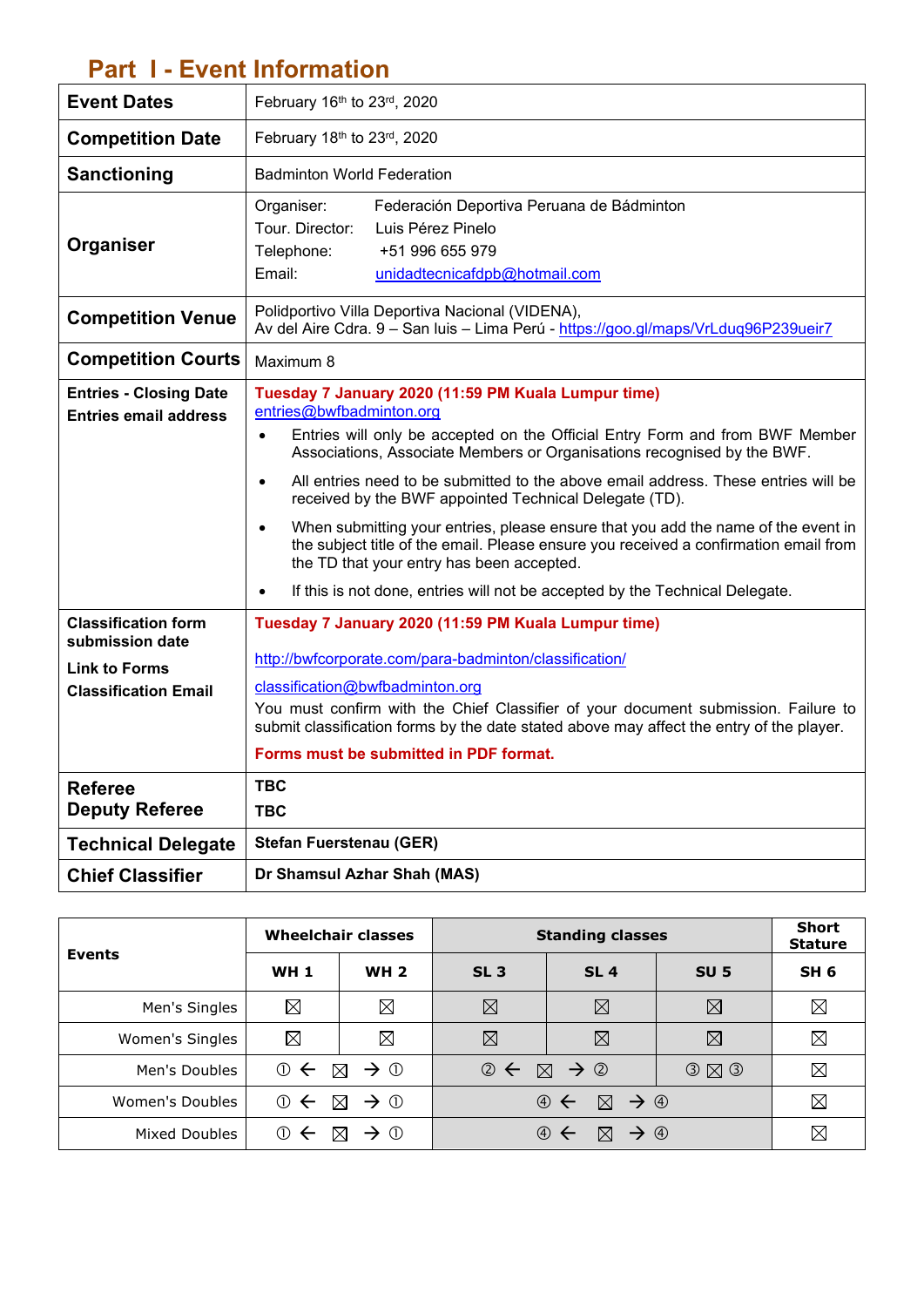| The following rule will apply for doubles and mixed: |                                                |                    |                              |                                                                    |                                                 |
|------------------------------------------------------|------------------------------------------------|--------------------|------------------------------|--------------------------------------------------------------------|-------------------------------------------------|
| Sign                                                 | Event                                          | <b>Sport Class</b> | <b>Points</b>                | <b>Combinations</b><br><b>Permitted</b>                            | <b>NOT</b><br><b>Allowed</b>                    |
| $\circled{0}$                                        | Men's Double<br>Women's Double<br>Mixed Double | WH 1 & WH 2        | A <b>maximum</b> of 3 points | WH $1 + WH$ 2<br>$(WH 1 + WH)$<br>1)                               | $WH 2 + WH$<br>2                                |
| Ø                                                    | Men's Double                                   | SL 3 & SL 4        | A <b>maximum</b> of 7 points | $SL$ 3 + $SL$ 4<br>$(SL 3 + SL 3)$                                 | $SL 4 + SL 4$<br>$SL$ 3 + SU 5<br>$SL 4 + SU 5$ |
| ③                                                    | Men's Double                                   | SU <sub>5</sub>    | No limitation                | $SU 5 + SU 5$<br>(or all other<br>combinations)                    |                                                 |
| $^{\circledR}$                                       | Women's Double<br>Mixed Double                 | SL 3 to SU 5       | A maximum of 8 points        | $SL$ 3 + SU 5<br>$SL 4 + SL 4$<br>$(SL 3 + SL 4)$<br>$SL 3 + SL 3$ | $SL 4 + SU 5$<br>$SU 5 + SU 5$                  |

| <b>Minimum Entries</b> | If there are less than four (4) entries or less than two (2) represented countries in a<br>particular event, then events may be combined - Sport Classes and or men & women<br>- in accordance with Para-Badminton General Competition Regulation 9.1.4 and 9.1.5                                                     |                                                                                                          |  |  |
|------------------------|-----------------------------------------------------------------------------------------------------------------------------------------------------------------------------------------------------------------------------------------------------------------------------------------------------------------------|----------------------------------------------------------------------------------------------------------|--|--|
|                        | <b>USD</b> 130 per person (athletes)                                                                                                                                                                                                                                                                                  |                                                                                                          |  |  |
|                        | <b>USD</b> 80 per person (coach, team manager, official, physiotherapist or accompanying<br>person.)                                                                                                                                                                                                                  |                                                                                                          |  |  |
| <b>Entry Fee</b>       | Once entry fees are paid, it is <b>non-refundable</b> if the person does not attend the<br>competition or is classified as NE. Fees are refunded if there are not enough entries to<br>have a competition. Payment of entry fee is required before an athlete or team officials<br>can participate in the tournament. |                                                                                                          |  |  |
|                        | The amount of entry fee stated above is payable whether or not athletes/teams use<br>the official transportation provided as it also covers the operations of the<br>tournament.                                                                                                                                      |                                                                                                          |  |  |
|                        | Any accompanying person using our transport and official hotels must pay entry<br>fee. Without entry fee this person cannot use the services and exclusive rates for<br>hotel.                                                                                                                                        |                                                                                                          |  |  |
|                        | All entry fees must be paid by Tuesday January 14, 2020                                                                                                                                                                                                                                                               |                                                                                                          |  |  |
| <b>Accommodation</b>   | See Part II - Accommodation, Transport and Visa.<br>All hotel payments must be made as instructed in the Accommodation - Hotel<br>section below.                                                                                                                                                                      |                                                                                                          |  |  |
|                        | Beneficiary name                                                                                                                                                                                                                                                                                                      | Federación Deportiva Peruana de Bádminton                                                                |  |  |
|                        | Beneficiary address                                                                                                                                                                                                                                                                                                   | Calle José Díaz S/N, Estadio Nacional, Puerta 15 <sup>a</sup>                                            |  |  |
| <b>Bank Details</b>    | Bank's name                                                                                                                                                                                                                                                                                                           | Banco de Crédito del Perú                                                                                |  |  |
|                        | Bank's address                                                                                                                                                                                                                                                                                                        | Calle Centenario N.- 166 - La Molina                                                                     |  |  |
|                        | Bank's SWIFT code                                                                                                                                                                                                                                                                                                     | <b>BCPI PEPL</b>                                                                                         |  |  |
|                        | Bank's account number                                                                                                                                                                                                                                                                                                 | 194-39764402-1-61                                                                                        |  |  |
|                        |                                                                                                                                                                                                                                                                                                                       | Please email <b>badmintonperu@gmail.com</b> to prove your<br>payment and to ask for an invoice for this. |  |  |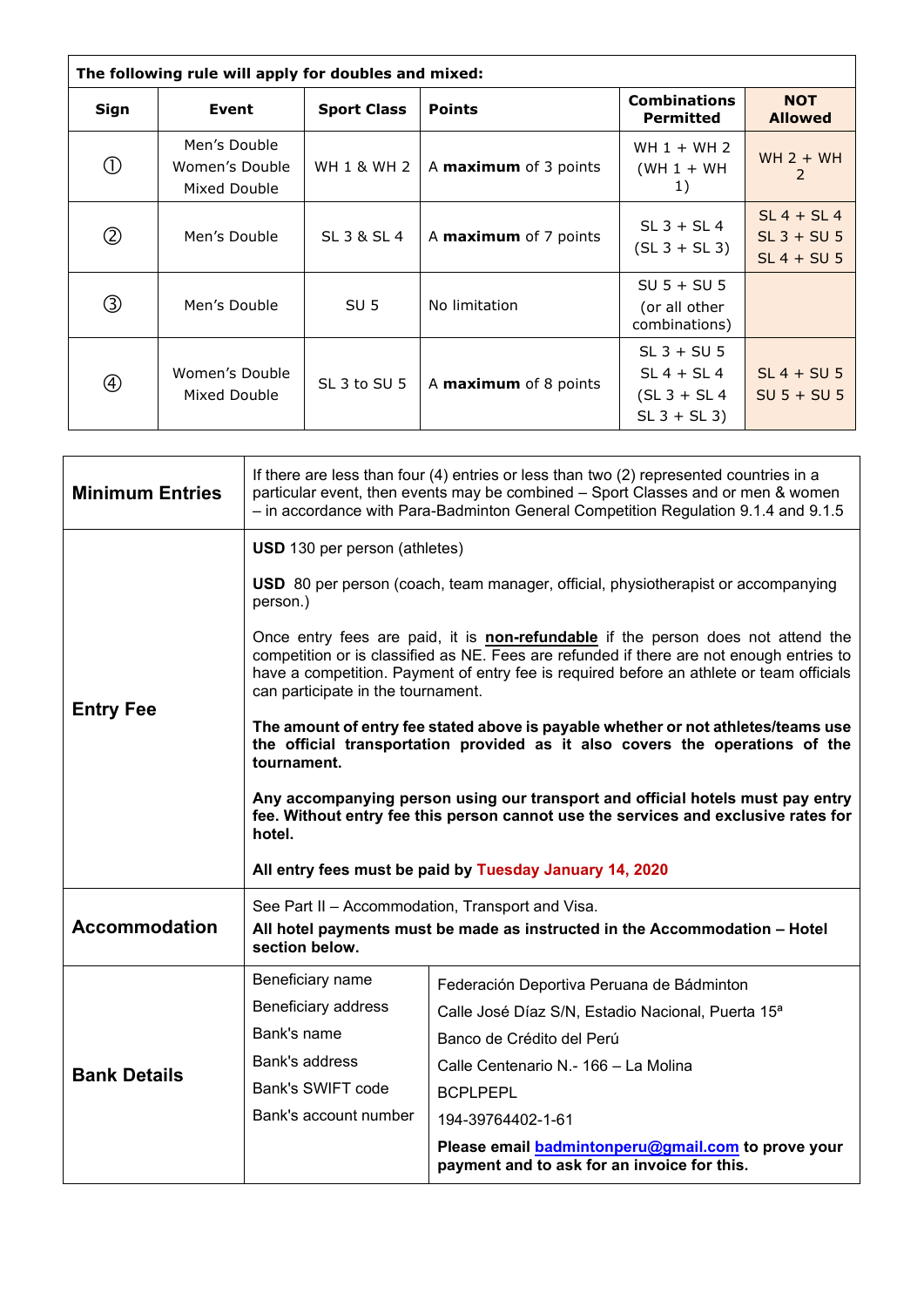## **Part II – Accommodation, Transport and Visa**

|                                           | Main Hotel: Dazzler by Wyndham Lima Miraflores                                                                                                                                                                                    |                                                                                                                                                                                                                                                                                                                                                                                                                                                                                                                                       |  |  |  |
|-------------------------------------------|-----------------------------------------------------------------------------------------------------------------------------------------------------------------------------------------------------------------------------------|---------------------------------------------------------------------------------------------------------------------------------------------------------------------------------------------------------------------------------------------------------------------------------------------------------------------------------------------------------------------------------------------------------------------------------------------------------------------------------------------------------------------------------------|--|--|--|
|                                           | Address: Av. José Pardo 879, Lima 15074                                                                                                                                                                                           |                                                                                                                                                                                                                                                                                                                                                                                                                                                                                                                                       |  |  |  |
|                                           | <b>Rates</b>                                                                                                                                                                                                                      | Single room: USD \$130.00 per night                                                                                                                                                                                                                                                                                                                                                                                                                                                                                                   |  |  |  |
|                                           |                                                                                                                                                                                                                                   | Double room: USD \$150.00 per night                                                                                                                                                                                                                                                                                                                                                                                                                                                                                                   |  |  |  |
|                                           | <b>Terms of</b><br>bookings                                                                                                                                                                                                       | All rooms will be allocated once payment has been received in full.<br>$\bullet$<br>All prices include transfers from airport to hotel (and return)<br>$\bullet$<br>Please inform the Organising Committee in advance if any persons would like<br>$\bullet$<br>to stay additional nights at the hotel.<br>All hotel payments must be made by Tuesday 14 January<br>$\bullet$<br>Payment will only be refundable for cancellations before Saturday<br>$\bullet$<br>February 1 <sup>st</sup> and will be in accordance to hotel policy |  |  |  |
|                                           | Website                                                                                                                                                                                                                           | https://www.dazzlermiraflores.com                                                                                                                                                                                                                                                                                                                                                                                                                                                                                                     |  |  |  |
|                                           |                                                                                                                                                                                                                                   |                                                                                                                                                                                                                                                                                                                                                                                                                                                                                                                                       |  |  |  |
|                                           | Second hotel: Hotel José Antonio Deluxe                                                                                                                                                                                           |                                                                                                                                                                                                                                                                                                                                                                                                                                                                                                                                       |  |  |  |
|                                           | <b>Address:</b> Calle Bellavista 133, Miraflores 15074                                                                                                                                                                            |                                                                                                                                                                                                                                                                                                                                                                                                                                                                                                                                       |  |  |  |
|                                           | <b>Rates</b>                                                                                                                                                                                                                      | Single room: USD \$150.00 per night                                                                                                                                                                                                                                                                                                                                                                                                                                                                                                   |  |  |  |
|                                           |                                                                                                                                                                                                                                   | Double room: USD \$170.00 per night                                                                                                                                                                                                                                                                                                                                                                                                                                                                                                   |  |  |  |
|                                           | Website                                                                                                                                                                                                                           | https://www.hotelesjoseantonio.com/en/hotel-jose-antonio-deluxe-in-miraflores-<br>lima/                                                                                                                                                                                                                                                                                                                                                                                                                                               |  |  |  |
| <b>Contact Person</b><br>(for main hotel) | Mr. Jhonatan J. Ardila                                                                                                                                                                                                            |                                                                                                                                                                                                                                                                                                                                                                                                                                                                                                                                       |  |  |  |
| <b>Phone</b>                              | +51 946 448 138                                                                                                                                                                                                                   |                                                                                                                                                                                                                                                                                                                                                                                                                                                                                                                                       |  |  |  |
| <b>Email</b>                              | badmintonperu@gmail.com                                                                                                                                                                                                           |                                                                                                                                                                                                                                                                                                                                                                                                                                                                                                                                       |  |  |  |
| <b>Booking</b><br>conditions:             | Bookings and payment must be made and confirmed by Tuesday 14 January 2020. The<br>organizers cannot guarantee availability and the same rates after this date. Any refunds for<br>cancellation is in accordance to hotel policy. |                                                                                                                                                                                                                                                                                                                                                                                                                                                                                                                                       |  |  |  |
| <b>Arrival - Airport</b>                  | Jorge Chávez International Airport                                                                                                                                                                                                |                                                                                                                                                                                                                                                                                                                                                                                                                                                                                                                                       |  |  |  |

|                | Transportation will only be provided to / from Jorge Chávez International Airport<br>and the Tournament Hotels.                                 |
|----------------|-------------------------------------------------------------------------------------------------------------------------------------------------|
| Transportation | Airport pickups will only begin from Sunday February 16 <sup>th</sup> and the last day for<br>airport drop off will be on Monday February 24th. |
|                | Contact Person: Mr. Jhonatan J. Ardila<br>Email: badmintonperu@gmail.com<br>Phone Number: +51 946 448 138                                       |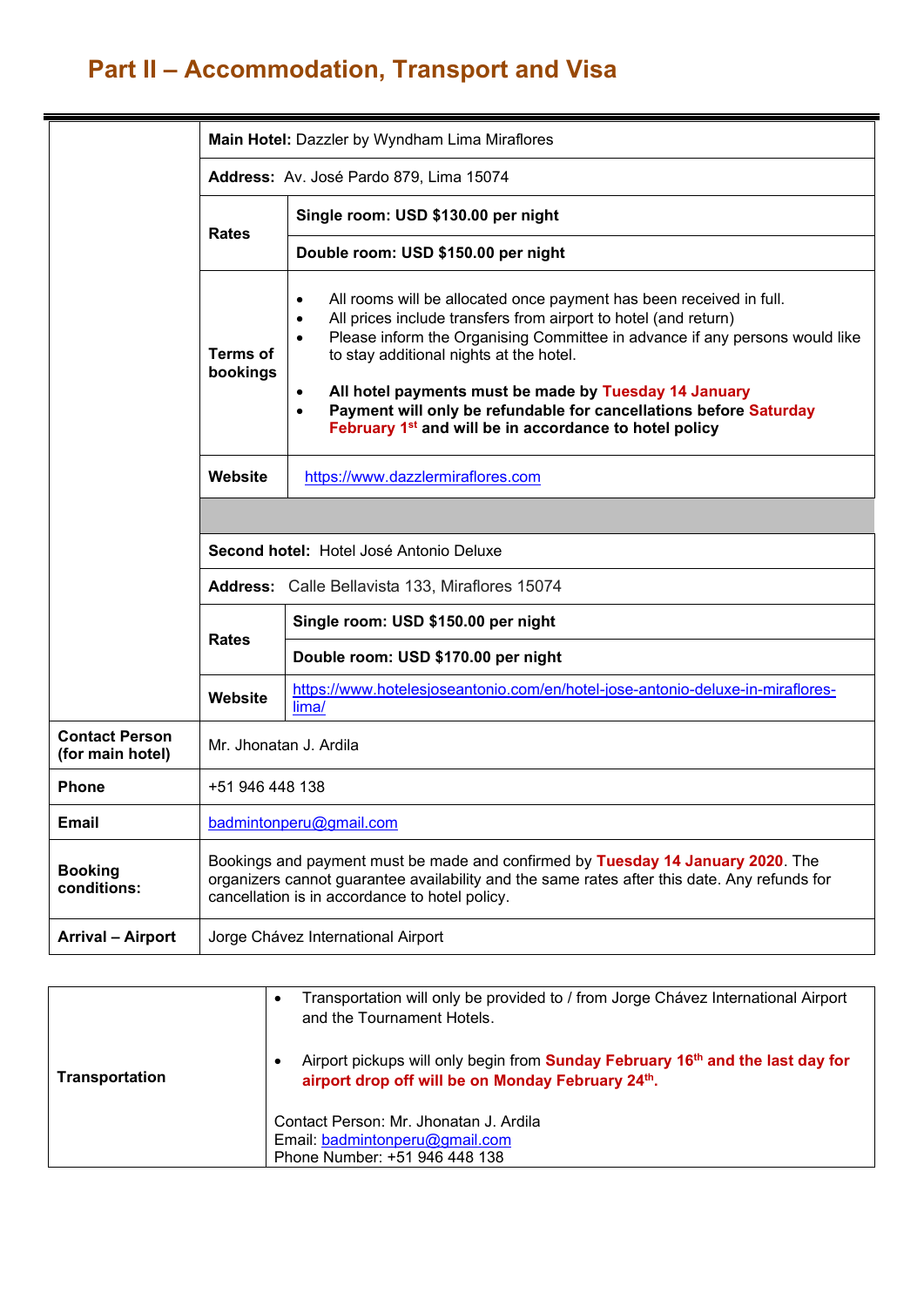**Visa**

Visa application letters will be sent upon request to the organiser. The deadline for submitting visa requests is **Tuesday January 14, 2020 Please email:** [badmintonperu@gmail.com](mailto:badmintonperu@gmail.com)

### **Part III - Regulations**

The competition will be organised and run in accordance with the Classification Regulations, Para-Badminton General Competition Regulations, General Competition Regulations and Laws of Badminton. The below are a few reminders of important regulations. Please see the BWF website for the full details.

| <b>Minimum Entries</b>               | If entries are not sufficient for a group draw followed by a knock-out draw, a single group<br>format shall apply.                                                                                                                                                                            |
|--------------------------------------|-----------------------------------------------------------------------------------------------------------------------------------------------------------------------------------------------------------------------------------------------------------------------------------------------|
| <b>Combinations</b>                  | If there are less than four (4) entries or less than two (2) represented countries in a<br>particular event, the events may be combined in accordance with the Para-Badminton<br>Competition Regulation 9.1.5 - see www.bwfbadminton.com                                                      |
| <b>Withdrawals</b>                   | All withdrawals notification should be sent to the BWF, Referee, TD and Tournament<br>Organiser in writing as soon as possible - at least 14 days before first competition day<br>(by 11:59 PM Kuala Lumpur time). Technical Delegate can be contacted via:<br>entries@bwfbadminton.org       |
|                                      | BWF Penalties may apply to withdrawals received within 14 days of the first competition<br>day. Any withdrawal must be accompanied by the appropriate certification.                                                                                                                          |
| <b>Conditions of play</b>            | The tournament will be played in accordance with BWF Laws of Badminton, Para-<br>Badminton General Competition Regulations and General Competition Regulations, -<br>see the BWF website https://corporate.bwfbadminton.com/statutes/                                                         |
| <b>Readiness to Play</b>             | All events will be run on a strict time scale. Competitors must be ready to play 30<br>minutes before the scheduled match time. If players are not ready to play at the<br>scheduled time they will be disqualified. Any changes to the schedule of play will be<br>announced by the Referee. |
| Warm-up / practice                   | On court, warm up time is limited to a maximum of 2 minutes.                                                                                                                                                                                                                                  |
| <b>Entry</b>                         | Entries can only be accepted on the Official Entry Form.                                                                                                                                                                                                                                      |
| <b>Modifications</b>                 | In case of modifications or to give the Organisers additional information - write these on<br>the Official Entry Form and resend this by email.                                                                                                                                               |
| <b>Acceptance of</b><br>entries      | Entries can only be accepted from BWF Members and a national or regional Para-<br>Badminton organisation recognised by the BWF.                                                                                                                                                               |
|                                      | A registration for doubles can only be accepted with the name of the partner / pair or<br>with "partner wanted" on the form if a partner is being requested.                                                                                                                                  |
| <b>Request for</b><br><b>Partner</b> | Any mix nationality pairings, must be entered and approved by both represented<br>countries.                                                                                                                                                                                                  |
|                                      | If confirmation is not received by both countries, the entry will not be accepted                                                                                                                                                                                                             |
| <b>Clothing &amp;</b>                | See clothing Regulations<br>Para-Badminton General Competition Regulations 15, 16, 17, 18, 19                                                                                                                                                                                                 |
| <b>Advertising</b>                   | Note: Clothing regulations should be adhered at this event. Failure to comply may affect<br>an athlete's eligibility to go on court and compete.                                                                                                                                              |
| <b>Awards</b>                        | No matches will be played to determine 3rd/4th place.                                                                                                                                                                                                                                         |
| <b>Prizes</b>                        | Prizes (medals) will be awarded in accordance with PBCR 3.3.2                                                                                                                                                                                                                                 |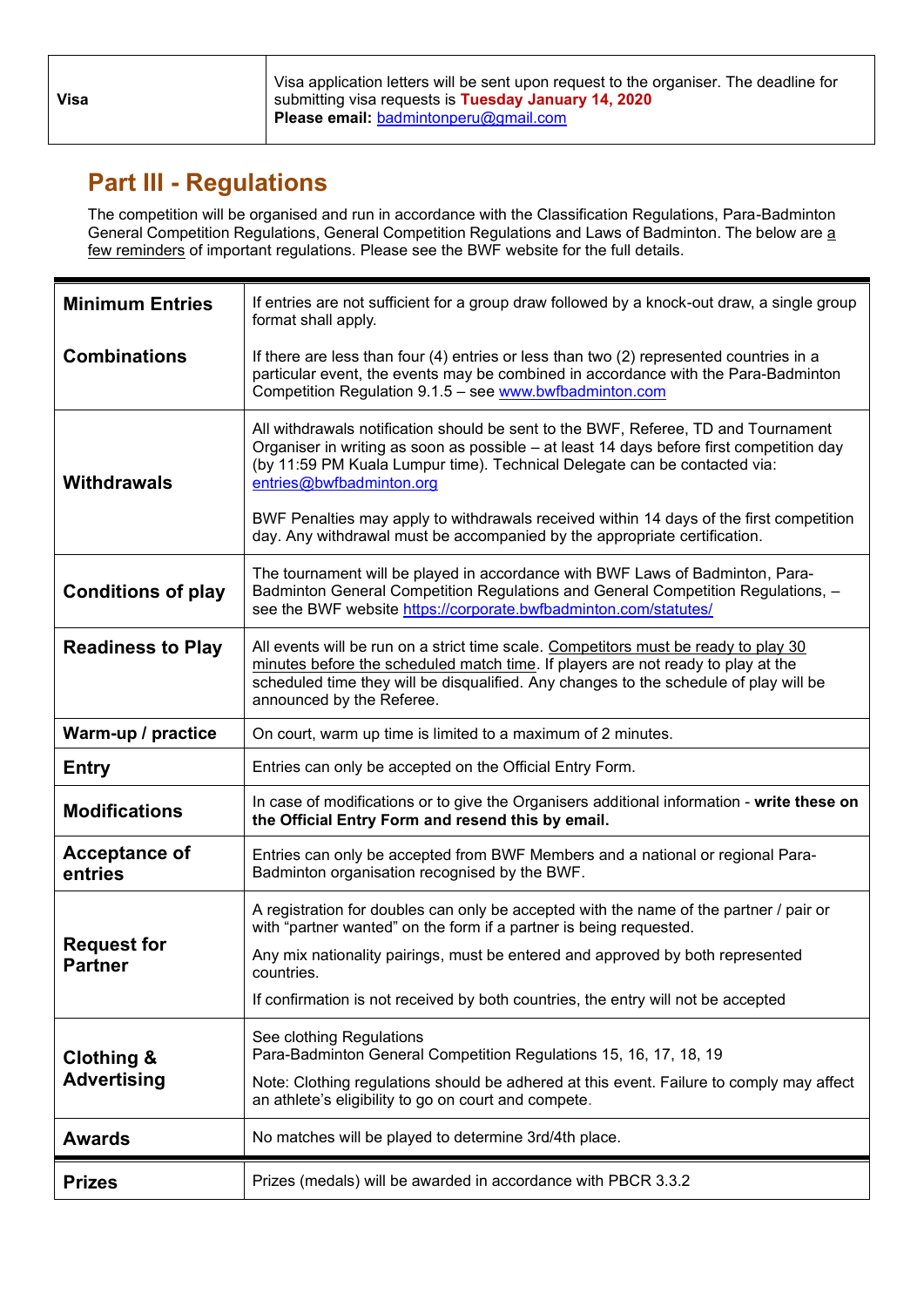| Doping control                               | Therapeutic Use Exemptions (TUE) – players who must take medications which contained<br>Prohibited Substances, MUST seek permission to use these substances before they take<br>these. TUE's MUST be approved 21 days before international competition. The forms are<br>available on the BWF website (link)<br>Anti-Doping tests are conducted at international competitions.<br>More information on Anti-Doping can be found at; http://bwfcorporate.com/integrity/anti-<br>doping/ |  |  |
|----------------------------------------------|---------------------------------------------------------------------------------------------------------------------------------------------------------------------------------------------------------------------------------------------------------------------------------------------------------------------------------------------------------------------------------------------------------------------------------------------------------------------------------------|--|--|
| <b>Shuttles</b>                              | Yonex Aerosensa 30                                                                                                                                                                                                                                                                                                                                                                                                                                                                    |  |  |
| <b>Flooring</b>                              | Wooden floor (for wheelchair)                                                                                                                                                                                                                                                                                                                                                                                                                                                         |  |  |
| <b>Media</b>                                 | Players should assist media wherever possible for photos and if this fits their training<br>and competition schedule.                                                                                                                                                                                                                                                                                                                                                                 |  |  |
| <b>Photo and video</b><br>material           | BWF has the right to use photographs, film material or any other image of players taken<br>during events sanctioned by BWF.                                                                                                                                                                                                                                                                                                                                                           |  |  |
| <b>Travel Advise</b>                         | Players must refer to their foreign office for travel advises.                                                                                                                                                                                                                                                                                                                                                                                                                        |  |  |
| <b>Insurance</b>                             | Participants must take out and should be covered by their own travel, health and<br>personal accident insurance.                                                                                                                                                                                                                                                                                                                                                                      |  |  |
| <b>Team Managers</b><br><b>Meeting (TMM)</b> | Date: Monday 17 February<br>Referee & Re-entry process @ 15:00 PM<br>TD - Draw Process @ 20:00 PM<br>Location: VIDENA                                                                                                                                                                                                                                                                                                                                                                 |  |  |

## **Part IV – Classification Regulations**

| <b>Eligibility</b> | Any new player wishing to participate in this tournament will need to be classified<br>according to the BWF Para-Badminton Classification Regulations.                                             |
|--------------------|----------------------------------------------------------------------------------------------------------------------------------------------------------------------------------------------------|
|                    | Players with a Sport Class Status New (N), Review (R), or Fixed Review Date<br>(FRD), Classification Not Finished (CNC) must take part in Classification / Player<br>Evaluation at the tournament. |
|                    | The medical forms for players with Sport Class Status N, R, FRD, CNC must be<br>submitted together with the entries and should be emailed to<br>classification@bwfbadminton.org                    |
|                    | Player Medical Information Form and Player Evaluation Consent Form can be<br>downloaded from the BWF website (link)                                                                                |
|                    | Please submit your forms by:                                                                                                                                                                       |
|                    | Tuesday 7 January 2020 (11:59 PM Kuala Lumpur time)                                                                                                                                                |
|                    | You must confirm with the Chief Classifier of your document submission. Failure to<br>submit classification forms by the date stated above may affect the entry of the<br>player.                  |
|                    | See PBGCR Section 5.5.5 - Para-Badminton Classification Regulations -<br>http://bwfcorporate.com/statutes/)                                                                                        |